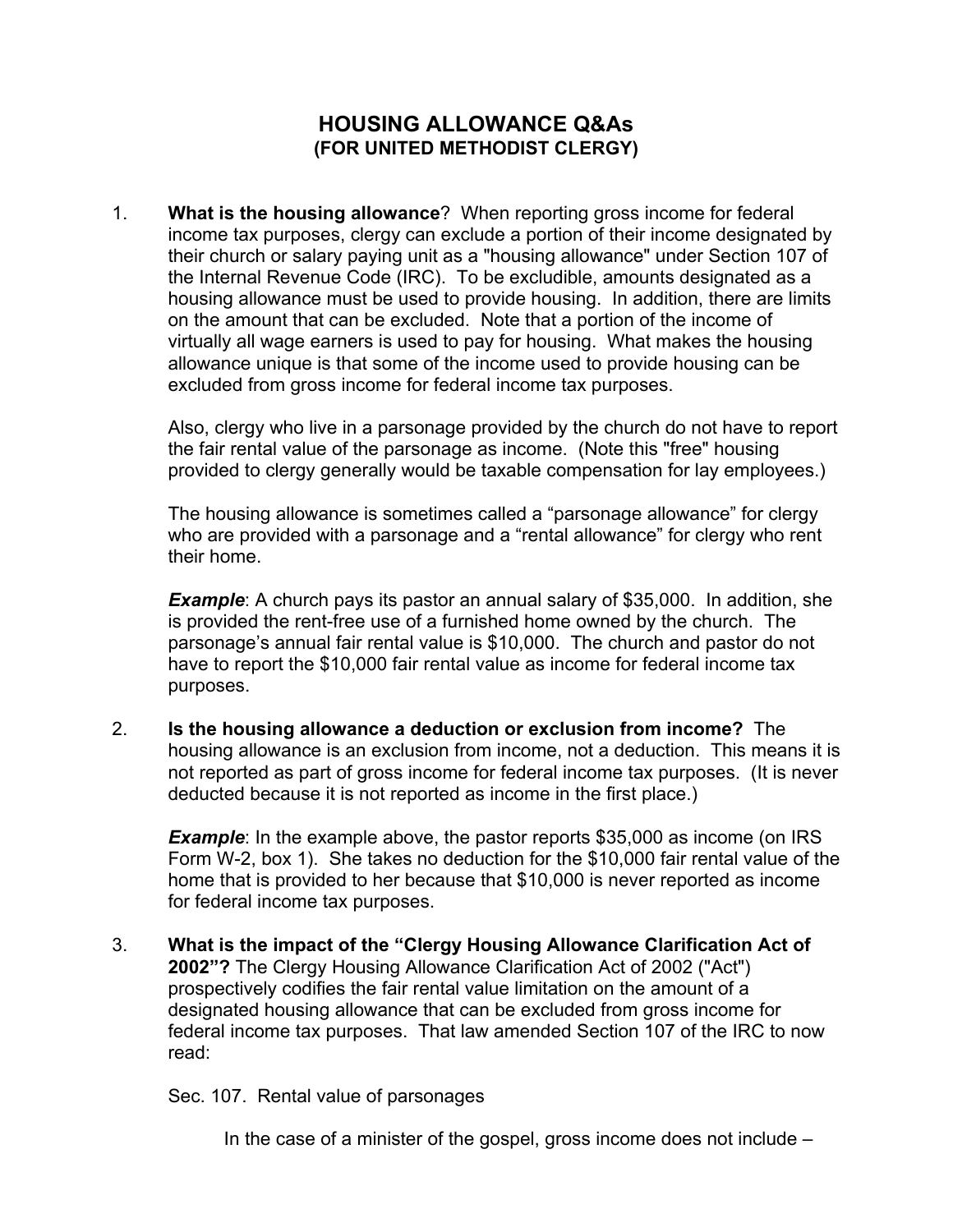(1) the rental value of a home furnished to him as part of his compensation; or

(2) the rental allowance paid to him as part of his compensation, to the extent used by him to rent or provide a home *and to the extent such allowance does not exceed the fair rental value of the home, including furnishings and appurtenances such as a garage, plus the cost of utilities.*

(The new language added by the Act is shown in italics.)

This change is a statutory codification of the IRS's previous position on this issue and therefore, for most clergy, this is nothing new or different from the way the housing allowance has worked in the past. (The full text of the Clergy Housing Allowance Clarification Act of 2002 is included in the tax packet.)

The following question explains in more detail the three limitations on the housing allowance exclusion.

- 4. **Can clergy exclude from gross income for federal income tax purposes the entire cost of owning, renting, and/or furnishing a home?** It depends. The amount that can be excluded is the *lesser* of:
	- (a) the amount designated as the housing allowance
	- (b) the amount of actual housing expenses, or
	- (c) the fair rental value of the property (furnished, plus utilities).

**Example:** A church pays its pastor annual compensation of \$45,000, of which \$10,000 is designated as a housing allowance. The pastor owns his own home and the fair rental value of his home is \$10,000 per year. The actual expenses of operating his home are \$10,000 per year. The church and pastor do not have to report the \$10,000 housing allowance as income for federal income tax purposes. (The church reports \$35,000 as salary on the pastor's Form W-2, box 1.)

**Example**: A church pays its pastor annual compensation of \$45,000, of which \$10,000 is designated as a housing allowance. The pastor owns her own home and the fair rental value of her home is \$10,000 per year. The actual expenses of operating her home are \$8,000 per year. The church and pastor do not have to report \$8,000 (out of the \$10,000 housing allowance) as income for federal income tax purposes. However, the "unused" \$2,000 of the housing allowance must be included in the pastor's gross income. This is because the pastor cannot exclude more than her actual housing expenses, regardless of the amount her church designates as a housing allowance or the fair rental value of the home.

*Example*: A church pays its pastor annual compensation of \$45,000, of which \$10,000 is designated as a housing allowance. The pastor owns his own home and the fair rental value of his home is \$12,000 per year. The actual expenses of operating his home are \$10,000 per year. The church and pastor do not have to report the \$10,000 housing allowance for federal income tax purposes. The pastor cannot claim a housing allowance exclusion for the entire fair rental value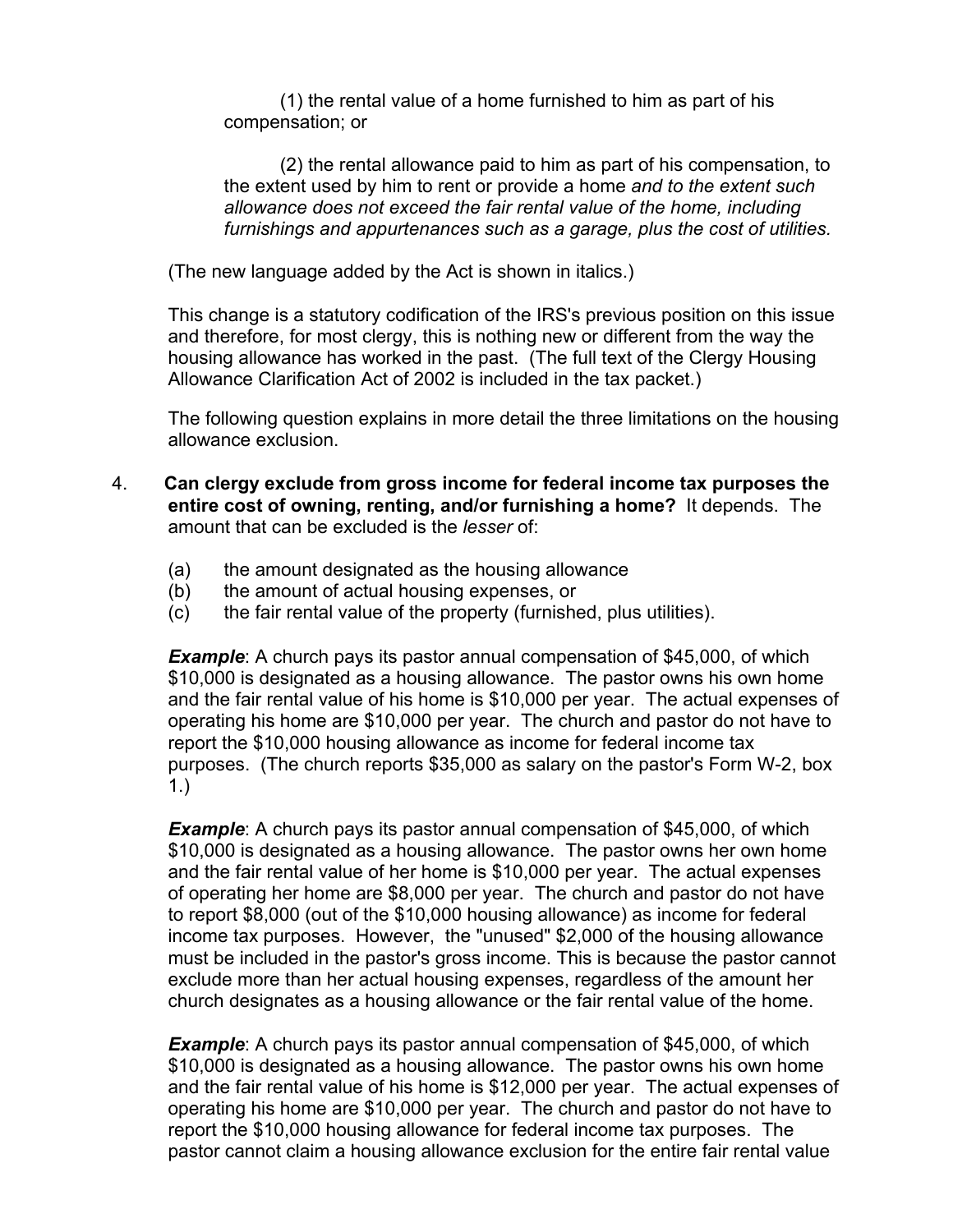of the home because his designated housing allowance and actual housing expenses are less than the fair rental value. He can only exclude from income the lesser of the fair rental value, designated housing allowance, or actual housing expenses, in this case, \$10,000.

**Example:** A church pays its pastor annual compensation of \$45,000, of which \$11,000 is designated as a housing allowance. The pastor purchased her own home and the fair rental value of her home is \$10,000 per year. The actual expenses of operating her home in this first year of purchase are \$30,000 which includes a \$20,000 down payment. The pastor can exclude a total of \$10,000 from income for federal income tax purposes. She cannot claim a housing allowance exclusion for all her actual housing expenses because the exclusion cannot exceed the fair rental value of the home, in this case, \$10,000.

**Example**: A church pays its pastor annual compensation of \$45,000, of which \$8,000 is designated as a housing allowance. The pastor owns his own home and the fair rental value of his home is \$10,000 per year. The actual expenses of operating his home are \$10,000 per year. The church and pastor do not have to report the \$8,000 housing allowance as income for federal income tax purposes. The pastor cannot claim a housing allowance exclusion for the entire amount of his expenses or for the entire fair rental value of the home, because the exclusion cannot exceed the designated housing allowance, in this case, \$8,000.

- 5. **How do you determine the fair rental value of the parsonage or pastor's home?** In general, the fair rental value of the property is a question of facts and circumstances based on the local real estate market. If the pastor rents his home, the amount of the rent would be presumptive evidence of the fair rental value (assuming the rental agreement was an "arm's-length" transaction). Other methods of substantiating the fair rental value might include calculations and written documentation drawn from listings with local realtors of similar properties, verification of rent paid for comparable housing in the neighborhood, or a review of newspaper advertisements for rents of similar housing in the community. Perhaps the best substantiation would be a letter estimating the fair rental value of the property written by a realtor who is familiar with your property and other rental property in your community.
- 6. **What is the status of the litigation,** *Warren v. Commissioner of Internal Revenue***, which challenged the fair rental value test and raised issues regarding the constitutionality of Section 107?** After passage of the Clergy Housing Allowance Clarification Act of 2002, the IRS agreed to dismiss its appeal of the case and the federal appeals court subsequently dismissed the case without ruling on any of the substantive issues raised.
- 7. **How should a pastor and church determine the amount of the housing allowance?** Past experience is the best test. If this is a "first time" situation, the Housing Allowance Estimate Worksheet, Attachment C to this document, could be helpful. In addition, this worksheet can assist clergy in planning for outof-the-ordinary housing expenditures in the upcoming year.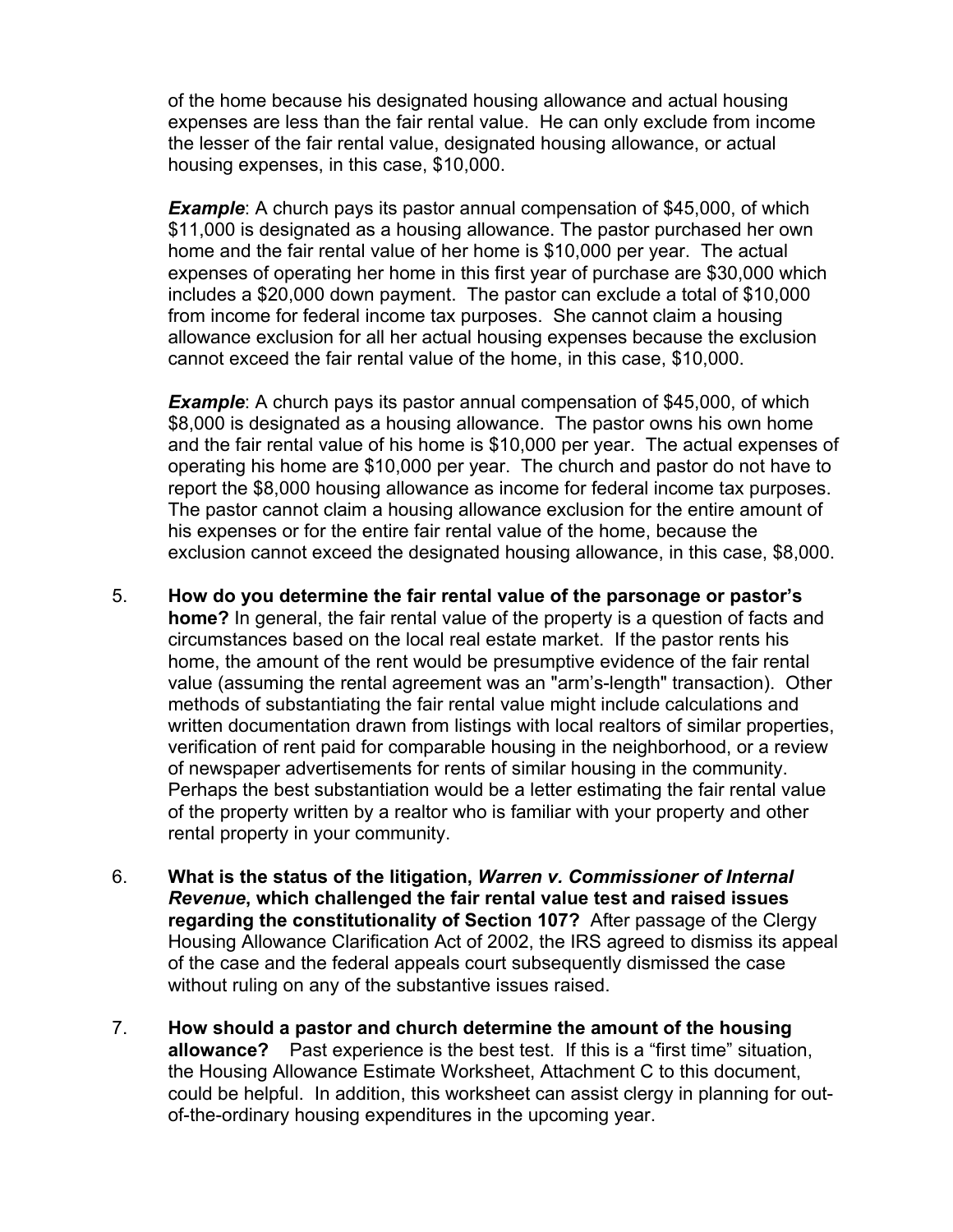- 8. **Does the housing allowance cost the church more money?** To the extent the church designates as a housing allowance a portion of the annual compensation it would otherwise pay to its pastor, designating the housing allowance results in no additional cost to the church. Regardless, it is important to remember it is the *Disciplinary* obligation of every United Methodist church to provide housing for its pastor(s). This obligation can be fulfilled either by providing a parsonage or a housing allowance for the pastor(s).
- 9. **How is the housing allowance set up?** A pastor may not claim a housing allowance exclusion for federal income tax purposes unless his local church (or other salary paying unit) has first established or designated a housing allowance for him. The preferred way to do this is for the church council or charge conference to adopt a housing allowance resolution prior to each calendar year (or prior to the arrival of a new pastor) and record the resolution in the minutes of the meeting. However, to ensure that a housing allowance will always be in place for each calendar year, it is a good idea to have language in each resolution providing that the housing allowance will remain in effect in future years unless otherwise modified.

In determining the amount of the designated housing allowance, it can be very helpful if the pastor completes a form estimating his anticipated housing expenses for the coming year. (See Attachment C for a sample form.) This is important because, as seen in some of the examples above, any "mismatch" between actual housing expenses and the designated housing allowance could have tax consequences (specifically, either the pastor may not able to exclude from his income as much as he otherwise could or he has to report additional income on his personal tax return).

In general, churches should avoid designating a set percentage of compensation as a housing allowance. The better approach is to estimate the anticipated expenses for the coming year and set the housing allowance accordingly. This approach minimizes the unfavorable tax consequences discussed above.

If the church provides the pastor with a parsonage, the church should annually (or prior to the arrival of a new pastor) adopt a resolution stating that it provides its pastor rent-free use of a church-owned parsonage and also designate the amount of the parsonage allowance (if any).

### *See Attachments A and B For a Sample Housing Allowance Resolution and Notification*

10. **What types of housing related expenses can be included in the housing allowance?** Most reasonable household expenses can be included in the housing allowance, for example: down payment on a home, mortgage payments (including both interest and principal), home equity loan payments (assuming the loan proceeds are used for housing-related expenses), real estate taxes, property insurance, utilities, furnishings and appliances (including repairs), structural repairs, remodeling, yard maintenance and improvements, pest control,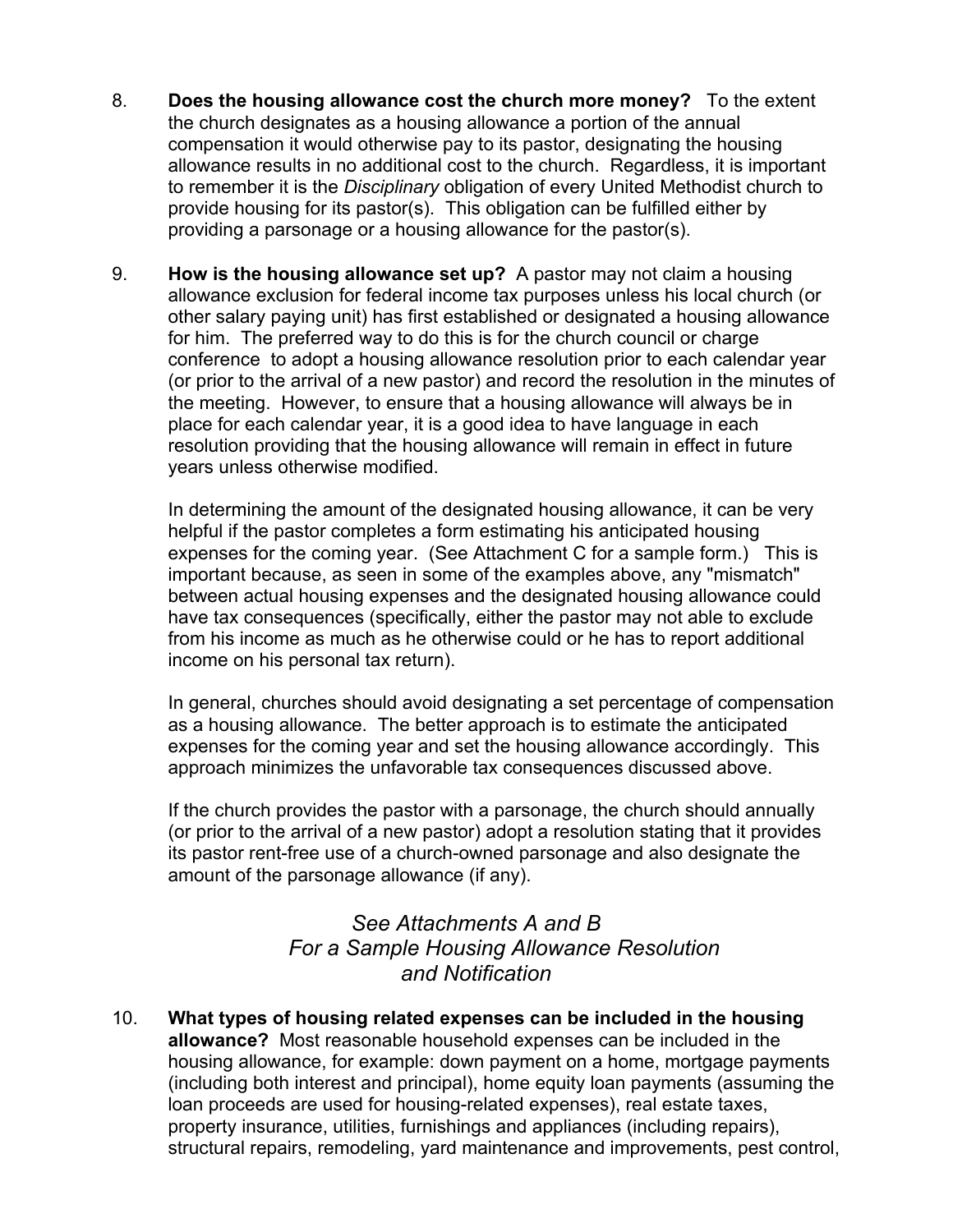snow removal, maintenance items, and trash pickup. (Also see Attachment C.) Note that the cost of food and servants may not be included in the housing allowance. Also, housing-related expenses can only be included in the housing allowance for the year in which they are incurred. (See the following example.)

*Example*: In anticipation of needing to put a new roof on his house, a pastor requests, and the charge conference approves, an additional \$3,500 as part of the pastor's designated housing allowance for the upcoming year. The pastor, however, waits until it is too late for the work to begin during that year. In that case, it is possible the pastor will not be able to exclude this additional \$3,500 from his income even though it was included as part of his housing allowance for the year. In short, the pastor can only exclude expenses in the same year they are incurred. The best the pastor can do in this situation is to ask the church to again designate an additional \$3,500 as part of his housing allowance for the following year and try to get the work done in that year.

- 11. **What type of housing expense records should clergy be keeping?** Clergy need to keep careful housing expense records to determine whether any part of the designated housing allowance is unexcludible and hence, must be reported as gross income. Records are also important for estimating a reasonable housing allowance for the next year. Original receipts, invoices, canceled checks, charge card records, etc. are all essential. Clergy may find it helpful to have one charge card dedicated solely to household expenses, to use the "shoe box" method of collecting all receipts in one handy place, and/or to have a dedicated bank account for this purpose. Clergy may also wish to create a contemporaneous log of expenses in the event some of the receipts or back up data are misplaced or difficult to interpret later.
- 12. **What happens if the pastor doesn't spend all of the designated housing allowance on housing expenses?** As noted above, the exclusion from gross income cannot exceed the lesser of the designated housing allowance, the actual housing expenses, or the fair rental value of the property. In particular, the exclusion from gross income can never exceed the actual housing expenses. Therefore, any "unused" portion of the designated housing allowance must be included in the pastor's gross income.

In general, any portion of the designated housing allowance that is not excludible because it is in excess of either the actual housing expenses or the fair rental value of the property, must included in the pastor's gross income.

*Example*: A church pays its pastor annual compensation of \$40,000, of which \$12,000 is designated as a housing allowance. The pastor owns his own home and the fair rental value of his home is \$12,000 per year. The actual expenses of operating his home are \$10,000 per year. The church and the pastor do not have to report \$10,000 (out of the \$12,000 housing allowance) as income for federal income tax purposes. However, the \$2,000 "unused" portion of the housing allowance must be included in the pastor's gross income.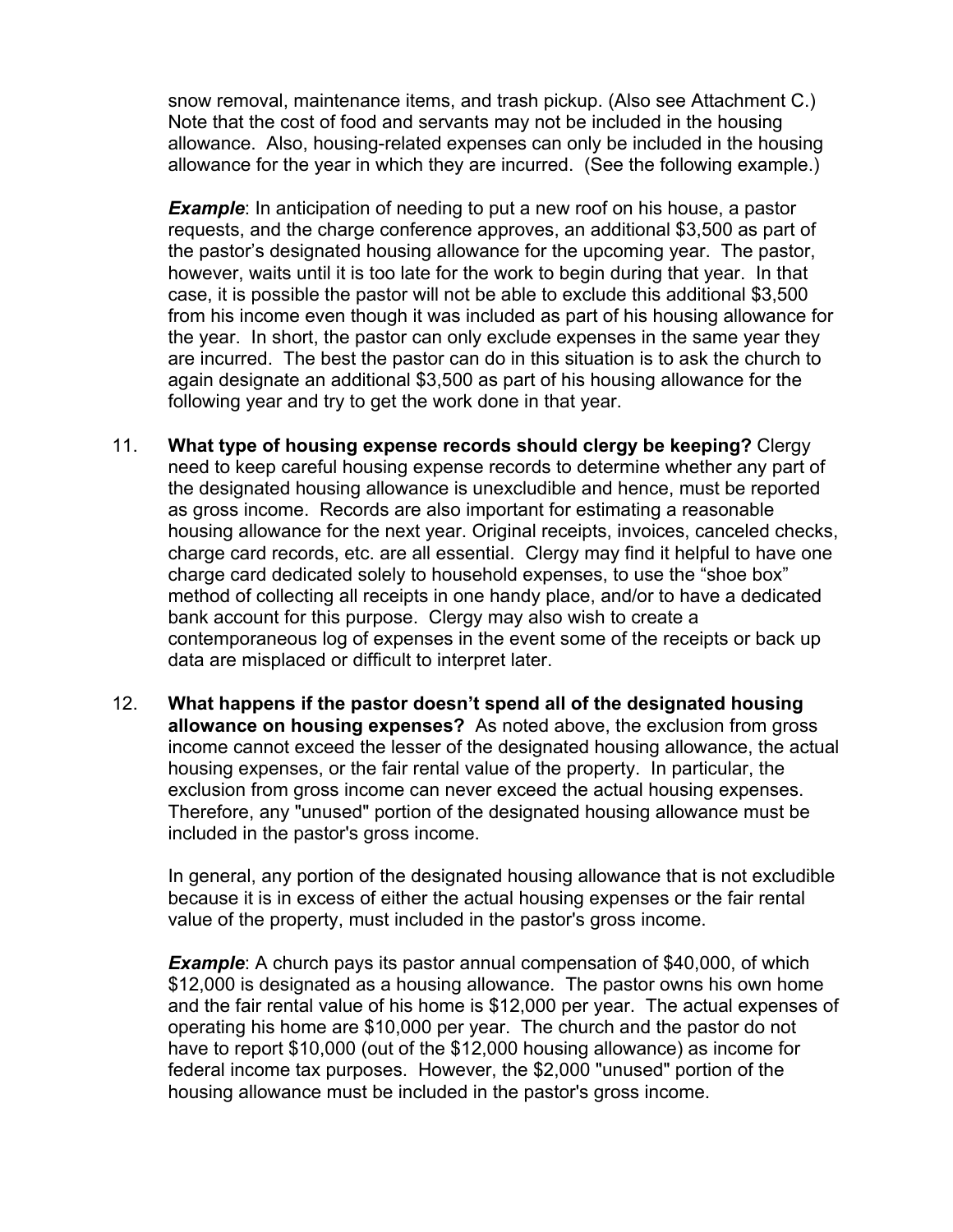13. **If the designated housing allowance is greater than the amount that can be excluded under Section 107 of the IRC, how does the church (and pastor) report the difference as gross income for federal income tax purposes?**  There are two methods for reporting this income:

(A) **The Church Determination Method:** Under this method, it is customary for the pastor, in mid-January, to provide the local church treasurer with documentation of all housing related expenses and the fair rental value of the property for the prior year. The treasurer uses this information to calculate the portion of the housing allowance that can be excluded by applying the three-part test discussed above. The church treasurer then reports the unexcludible portion of the housing allowance on the pastor's Form W-2 (box 1) together with the pastor's other salary or compensation.

**Example**: A church pays its pastor annual compensation of \$45,000, of which \$12,000 is designated as a housing allowance. She owns her own home and the fair rental value of the home is \$12,000 per year. Under the church determination method, the pastor informs the church treasurer in mid-January that she had only \$11,500 in housing expenses in the prior year. The treasurer will then include the "excess" \$500 in the pastor's gross income for the prior year by reporting \$33,500 on the pastor's Form W-2 (box 1). The pastor does not separately report this \$500 on her Form 1040.

(B) **Estimated Exclusion Method:** Under this method, the local church treasurer reports on the pastor's Form W-2 (box 1) the total amount of compensation paid to the pastor during the year less the entire amount designated as a housing allowance. If the amount designated as a housing allowance is greater than the actual housing expenses or the fair rental value of the home, then it is the pastor's responsibility to report the difference as "other income" on the pastor's IRS Form 1040, line 21.

**Example**: A church pays its pastor annual compensation of \$45,000, of which \$12,000 is designated as a housing allowance. He owns his own home and the fair rental value of the home is \$12,000 per year. The pastor had only \$11,500 of housing-related expenses in the prior year. Under the estimated exclusion method, the church treasurer reports \$33,000 on the pastor's Form W-2, box 1 and the pastor reports the "excess" \$500 as income on his Form 1040.

Although both methods are appropriate, it is interesting to note that the second method is the one illustrated in IRS Publication 517. The second method has the advantage that it imposes less of an administrative burden on the local church treasurer, who is often a volunteer. However, if the second method is used by the church, it should probably incorporate in its housing allowance notification to the pastor a statement to the effect that the pastor (not the church) is responsible for properly computing and reporting any unexcludible portion of the housing allowance. (See Attachment B). Conversely, the advantage of the first method is that it helps insure that the pastor doesn't unknowingly forget to report taxable income. If the first method is chosen by the church, it should probably incorporate in its annual housing allowance resolution a statement that it is adopting this method.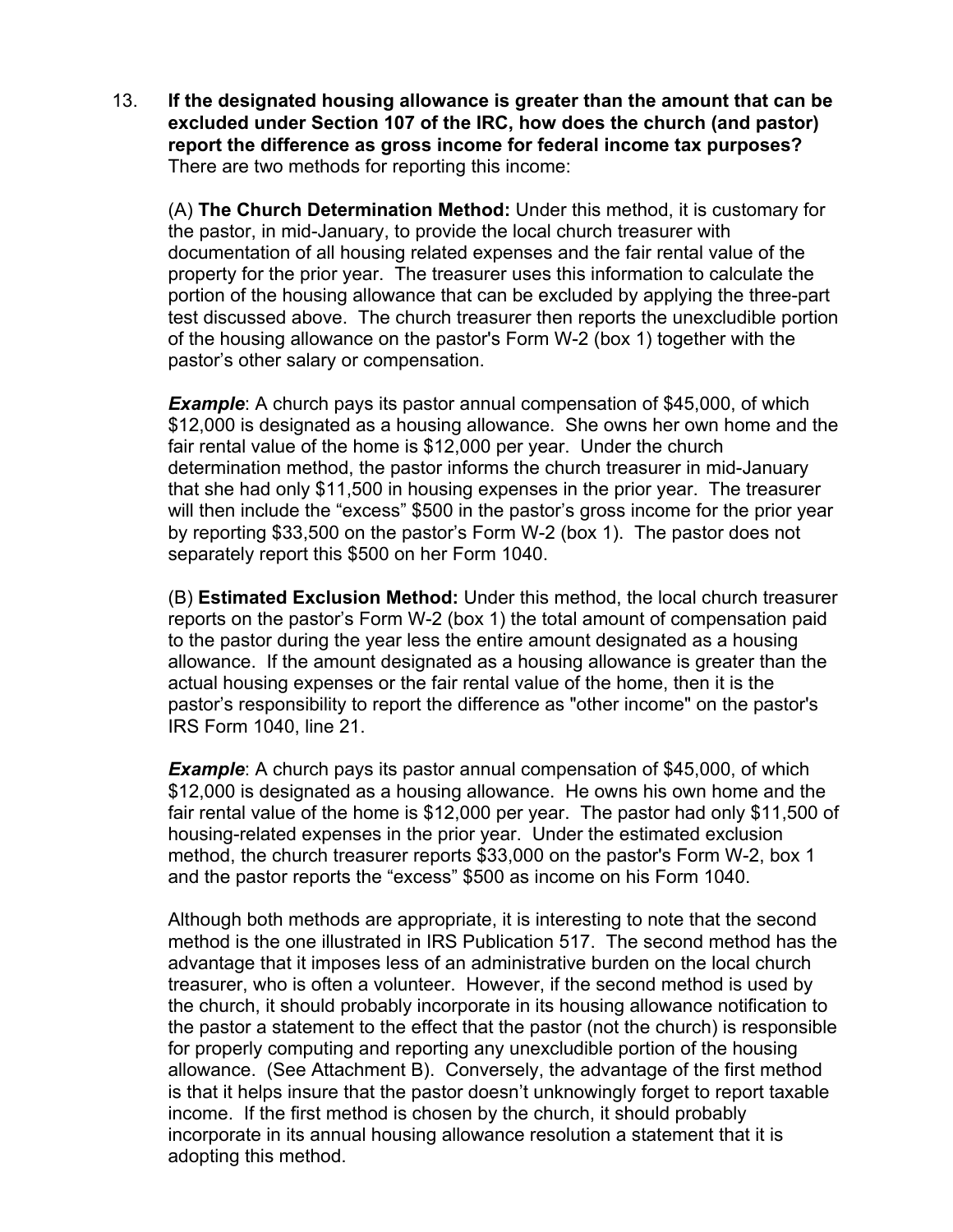Also note that the church may, but is not required to, report in box 14 of Form W-2 the amount of the designated housing allowance it did not include in the pastor's gross income. If the church does not fill in box 14 of Form W-2, it should independently inform the pastor of this amount. As discussed above, it is essential for the pastor to know this amount when computing his federal income taxes under the estimated exclusion method and also when computing his selfemployment taxes (see below).

- 14. **What type of records should the church be keeping regarding the pastor's housing allowance?** The church (or other salary-paying unit) should maintain copies of the documents pertaining to the designation of the housing allowance, for example, the minutes of the meeting during which the housing allowance resolution was adopted. It is advisable for the church to maintain a separate housing allowance file with copies of these minutes, the annual housing expense estimate that some pastors provide to their churches, and any other related documentation. If the church determination method (see above) is used, the church should keep copies of the pastor's housing expense information. If the estimated exclusion method (see above) is used, the church does not need to request or maintain the actual housing expense records because it is not responsible for determining or verifying whether the pastor is correctly reporting the housing allowance exclusion on his or her own individual tax return.
- 15. **Can the housing allowance resolution be adopted or amended mid-year?** Yes. The housing allowance resolution can be adopted or amended at any time. However, it can only be applied prospectively. That is why it is important for the housing allowance resolution to be adopted by the church council or annual charge conference prior to each new calendar year (or prior to the arrival of a new pastor) and for pastors to accurately estimate their housing expenses in advance.

**Example**: A local church waits until June 30 to establish its calendar year housing allowance of \$10,000. In that case, at most \$5,000 of the \$10,000 housing allowance can be excluded from the pastor's gross income in that calendar year.

**Example:** A pastor realizes in March that she has significantly underestimated her housing expenses for the year. There is still "room" under the fair rental value test to exclude her anticipated housing expenses but she is limited by the amount of her designated housing allowance. Therefore, at her request, the church council adopts a resolution, effective April 1, increasing the pastor's housing allowance from \$10,000 to \$12,400. However, the pastor may only exclude from gross income 3/4, or \$1,800, of the extra \$2,400 added to her housing allowance (that is, her maximum excludible housing allowance for the year is \$11,800). She cannot exclude 1/4, or \$600, of the extra amount because 1/4 of the year (January, February and March) has already passed before the amended housing allowance resolution was adopted by the church council.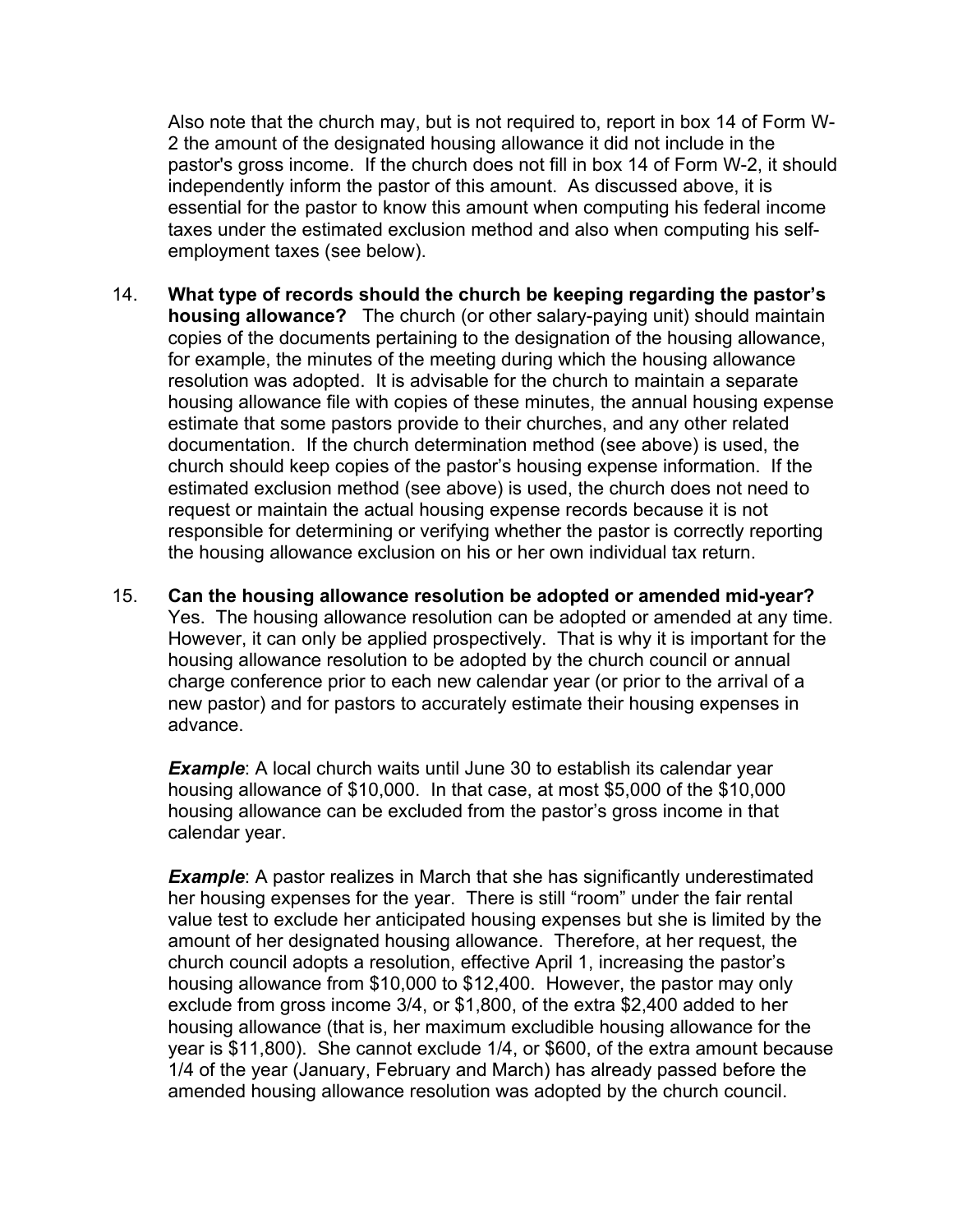16. **Is the housing allowance also excluded from earnings subject to social security taxes?** No. The housing allowance exclusion only applies for federal income tax purposes. Like most everyone else, clergy must pay both federal income taxes and social security taxes. Employees pay social security taxes through the Federal Insurance Contributions Act ("FICA") system and selfemployed individuals pay social security taxes through the Self-Employment Contributions Act ("SECA") system. By law, clergy are considered self-employed for the purposes of paying social security taxes (more commonly referred to as self-employment taxes) and the housing allowance is subject to self-employment taxes. Also, the fair rental value of a parsonage provided to a pastor (including the cost of any utilities and furnishings provided) must be included as selfemployment earnings subject to the self-employment tax. (See IRS Publication 517).

**Example:** A church pays its pastor an annual salary of \$35,000 and provides her with the use of a church-owned parsonage. The church pays for all expenses of maintaining the home. The fair rental value of the parsonage (furnished, plus utilities) is \$10,000 per year. The pastor's gross income for federal income tax purposes is \$35,000, but for self-employment tax purposes her gross earnings are \$45,000 (\$35,000 salary + \$10,000 fair rental value of the parsonage).

*Example*: A church pays its pastor an annual salary of \$35,000 and provides him with the use of a church-owned parsonage. The church pays for all expenses of maintaining the home.The church serves an affluent community where the average price of a home is \$500,000. Hence, the fair rental value of the parsonage (furnished, plus utilities) is quite high, in this case, \$30,000 per year. While the pastor will not have to report the fair rental value of the parsonage as income for federal income tax purposes, he will have to include the \$30,000 fair rental value of the parsonage as gross earnings for self-employment (social security) tax purposes, inflating his reportable earnings to \$65,000.

This often seems unfair to pastors, who in this type of situation are required to come up with a sizeable amount of money to pay the self-employment tax. However, it is important to keep in mind that the pastor is still receiving a significant income tax "break," because he received a \$30,000 benefit (i.e., free housing) that is not reported as income for federal income tax purposes. But some churches do establish a (taxable) "social security allowance," increasing the cash compensation of the pastor to help defray the extra cost of the selfemployment tax in this type of situation.

*Example*: A church pays its pastor annual compensation of \$45,000, of which \$10,000 is designated as a housing allowance. The pastor owns her own home and the fair rental value of her home is \$10,000 per year. The actual expenses of operating her home are \$10,000 per year. The church and the pastor report \$35,000 as income for federal income tax purposes (the \$10,000 housing allowance is not reported). However, the pastor must report the entire amount of her compensation, \$45,000, as gross earnings for self-employment (social security) tax purposes.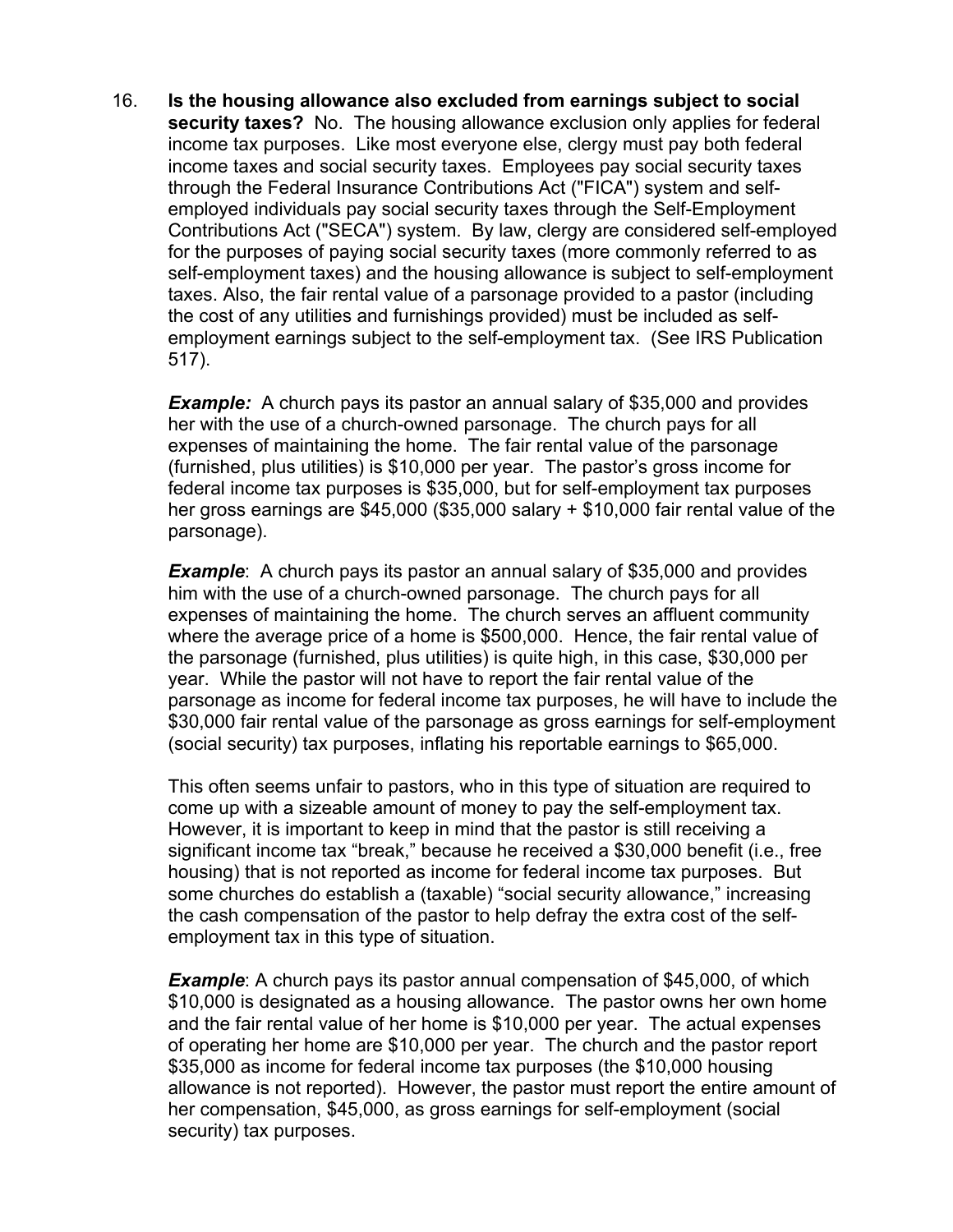- 17. **How is the housing allowance reported for social security purposes?** It is reported by the pastor on Schedule SE of Form 1040, line 2, together with salary. It is important to note that when the local church completes the annual W-2 Form for clergy, Box 3 should be left blank (for clergy only). Box 3 on the W-2 Form is used only to report FICA wages, not SECA wages (clergy wages are considered SECA wages for purposes of social security). See above and the example W-2 for further information. IRS Publications 517 and 525 are also useful on these points.
- 18. **What is the Deason rule?** It is an interpretation of the Internal Revenue Code followed by the IRS based on a tax case going back to 1964 and reaffirmed by the U.S. Tax Court in a subsequent decision in 1988, and in a tax court decision in 1992 (see Deason v. Commissioner, 41 T.C. 465 (1964); Dalan v. Commissioner, T.C. Memo. 1988-106; and McFarland v. Commissioner, T.C. Memo. 1992-440). The rule applies only to clergy who are able to take a business expense deduction for unreimbursed business expenses, which is becoming more and more uncommon for United Methodist clergy. The rule provides that a clergy person who claims an exclusion from gross income for the housing allowance must reduce their business expense deduction by the percentage of income that is excluded from income tax reporting for the housing allowance.

**Example**: A clergy person receives a salary of \$36,000, plus a housing allowance of \$18,000. He has unreimbursed business expenses of \$6,000, which, for purposes of this example, are assumed to be deductible. His total "ministry" income is \$54,000 (\$36,000 plus \$18,000 housing allowance). The exempt portion of his income (the \$18,000 housing allowance) is 33.33% of the total. Thus, he is only able to deduct 66.66% of the \$6,000 in deductible business expenses (\$4,000).

19. **Our church provides our pastor with a parsonage, fully furnished, all utilities paid. He requests a \$12,000 housing allowance each year. We do not think this is right. What can/should we do?** The church PPR/SPRC chair and/or the treasurer should sit down with the pastor to discuss what items and expenses are part of the \$12,000 housing allowance request. Attachment C, the Housing Cost Estimate Worksheet, may be helpful. The church should also be familiar with the fair rental value of a fully furnished (with all utilities paid) comparable house in the area. With this factual information as background, the church can then evaluate whether the \$12,000 request is truly a problem. If it is, then the church treasurer and chair of the staff pastor/parish relations committee should discuss with the pastor the church's concerns, reviewing the estimated expenses the pastor will be making and the IRS rules regarding the fair rental value and other limitations on what can be excluded from gross income as a housing allowance. The pastor may have misunderstood the IRS rules or may have a logical explanation and reporting position for the housing allowance. If, after this meeting, the church is still concerned and the matter has not been resolved, then the chair of the SPRC and treasurer may want to involve the district superintendent in a follow-up meeting. Ultimately, it is up to the charge conference to approve the housing allowance resolution each year, and the church is certainly not required to approve a resolution in the amount requested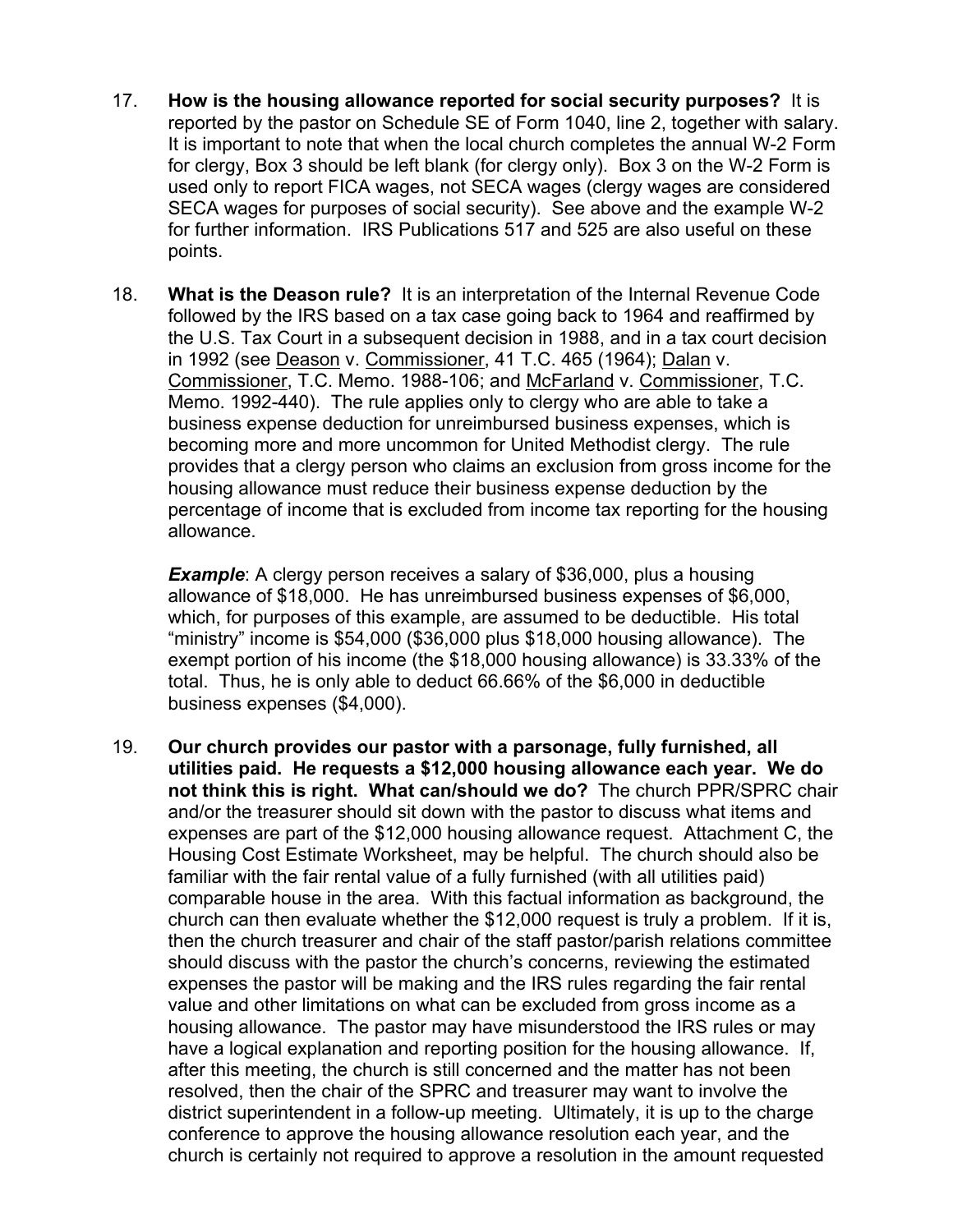by the pastor, if it believes in good conscience based on accurate factual information that the amount requested by the pastor is significantly too high.

- 20. **How does the housing allowance work for clergy couples?** Each clergy person can claim a housing allowance exclusion (assuming the appropriate steps have been taken with a housing allowance resolution), but the combined total amount of the exclusion may not exceed the fair rental value of their home or the actual expenses, whichever is less. In some circumstances, because of the nature of the United Methodist polity on itinerancy, each of the two clergy persons may live in separate homes and be provided with separate housing allowances (for example: appointments in two different locations, each with a parsonage, and with each salary paying unit requesting that the clergy person live in the parsonage). In these situations, the clergy couple should have a solid reporting position that the two housing allowances may be excluded from gross income for federal income tax purposes. The reporting position will be more tenable if the clergy couple has good documentation of the reasons for and professional necessity of maintaining two separate homes, and if the amounts claimed on their face for each home are reasonable.
- 21. **Can clergy take housing expenses on two homes at the same time?**  No. The housing allowance exclusion is limited to one home at a time. (Except possibly for the clergy couple exception discussed above)

*Example*: If the clergy person is building or has acquired a retirement home or vacation home, and still lives in the parsonage as his or her main home, then none of the expenses of the second home are includable for housing allowance purposes.

- 22. **Can retired clergy receive their retirement benefits as a tax-free housing allowance?** Yes, subject to the three limitations set forth above. Each year the annual conference (or general agency or other United Methodist entity) needs to adopt a housing allowance resolution stating that all of the pension payments received by the clergy person from the General Board of Pension and Health Benefits qualify as a housing allowance for retired clergy. Retired clergy can receive up to 100% of their official United Methodist retirement benefits from the General Board of Pension & Health Benefits as a tax-free housing allowance (subject to the limitations set forth above).
- 23. **Can all church employees have a tax-free housing allowance?** No. Section 107 of the IRC allows only a "minister of the gospel" to have a housing allowance. Thus, only taxpayers who are serving as clergy under IRS rules for tax purposes are eligible for a housing allowance. For example, a church custodian or secretary cannot have a housing allowance. (Of course such staff as lay employees do get the benefit of having the church pay one half their social security) United Methodist elders in full connection appointed to serve at the local church are "ministers of the gospel" and are eligible for a housing allowance, as are appointed local pastors. Many deacons appointed to the local church also will be eligible for a housing allowance (see the separate Q&As on the clergy status of United Methodist deacons elsewhere in this tax packet).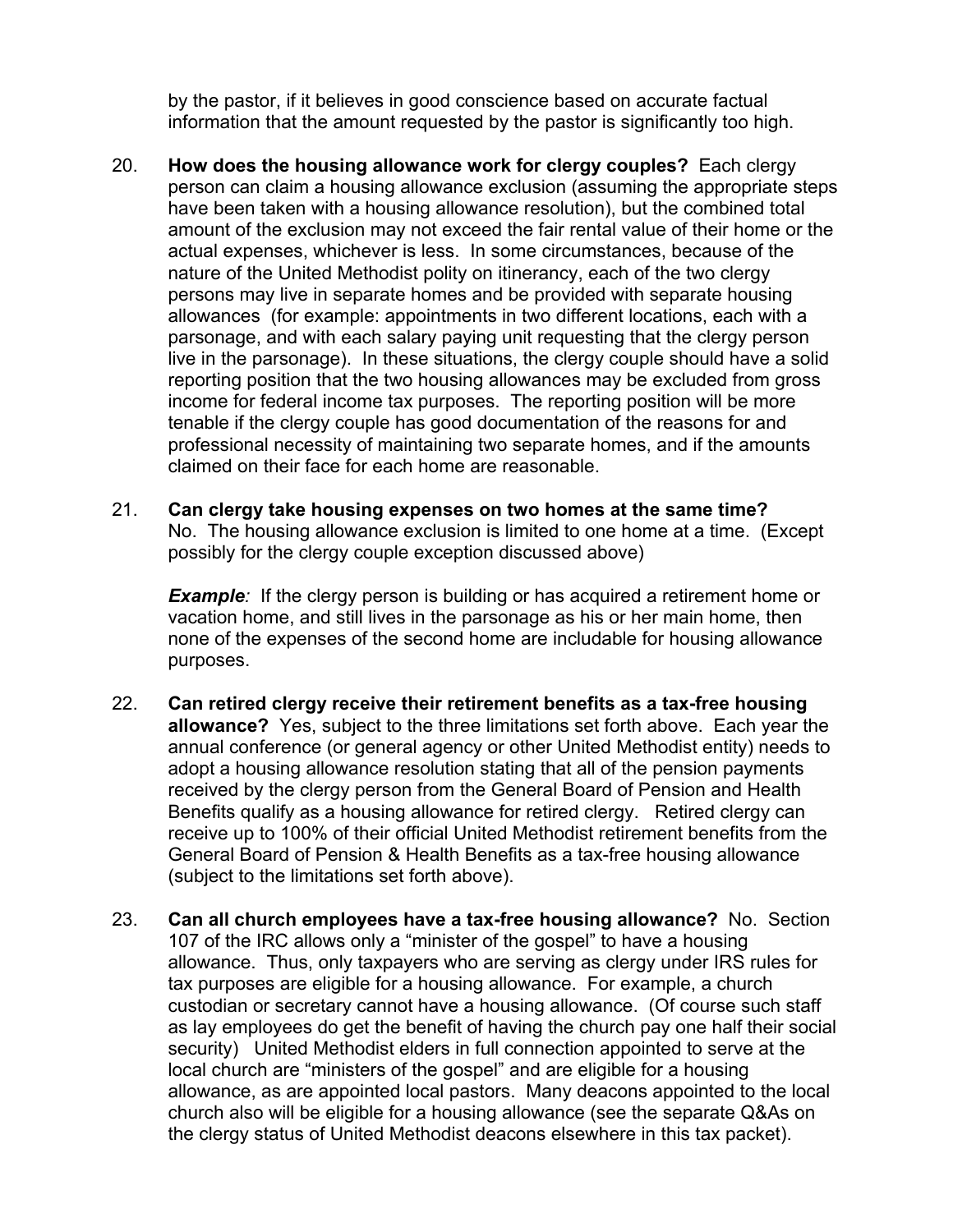#### 24**. Does my housing allowance impact on the amount of contributions made to my 403(b) pension plan?**

Yes, there could be an impact since the income designated as a housing allowance is **not** part of the "includible compensation" for certain contribution limitations established by IRS rules. Therefore, while the new tax law changes generally increase previous limitations, clergy still need to be mindful of 403(b) contribution rules when part of their salary is designated as housing allowance.

*The General Council on Finance and Administration is not engaged in providing legal or accounting services. The service of a competent professional should be sought for legal and tax advice.*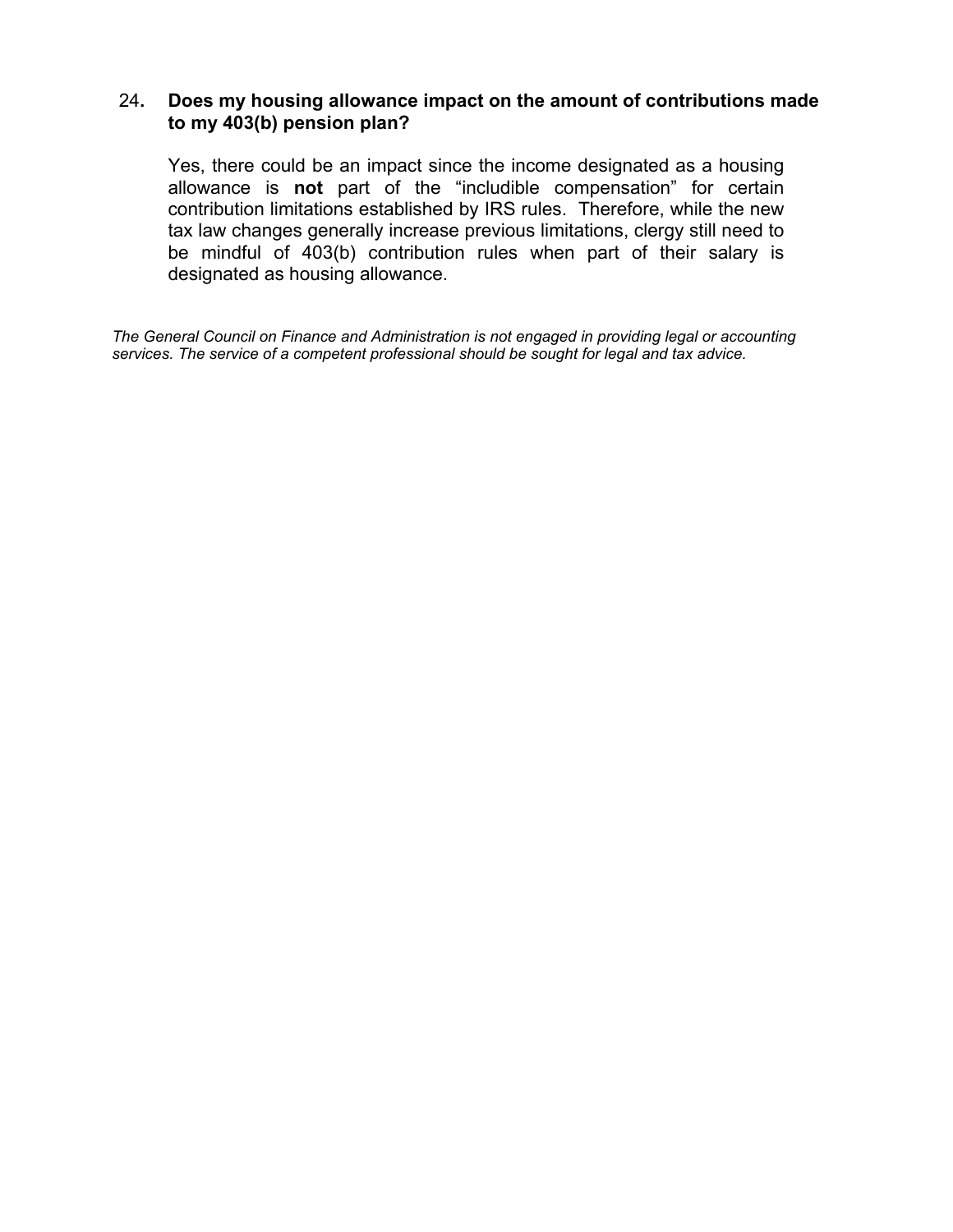# **Attachment A**

### **(SAMPLE) HOUSING ALLOWANCE RESOLUTION**

(To be inserted in the minutes of the meeting)

 The chairperson informed the meeting that under the tax law, a minister of the gospel is allowed to exclude from gross income: (1) the rental value of a home furnished to him or her as part of his or her compensation; or (2) a housing allowance paid to him or her as part of his or her compensation, to the extent used by him or her to rent or provide a home and to the extent such allowance does not exceed the fair rental value of the home, including furnishings and appurtenances such as a garage, plus the cost of utilities.

The (charge conference or church council) on the day of , after discussing the amount to be paid to Rev. as a housing allowance, on motion duly made and seconded, adopted the following resolution:

Rev. shall receive salary of \$ for the year. Rev. shall also receive a housing allowance of \$ \_\_\_\_\_ for the year \_\_\_\_ and all future years unless otherwise provided.

(If the clergy person is to have rent-free use of a home, also state: "Rev. shall also have rent-free use of the home located at for the year and for every year thereafter so long as he/she is minister of the United Methodist Church unless otherwise provided.")

The housing allowance (and/or rent-free use of a home) shall be so designated in the official church records.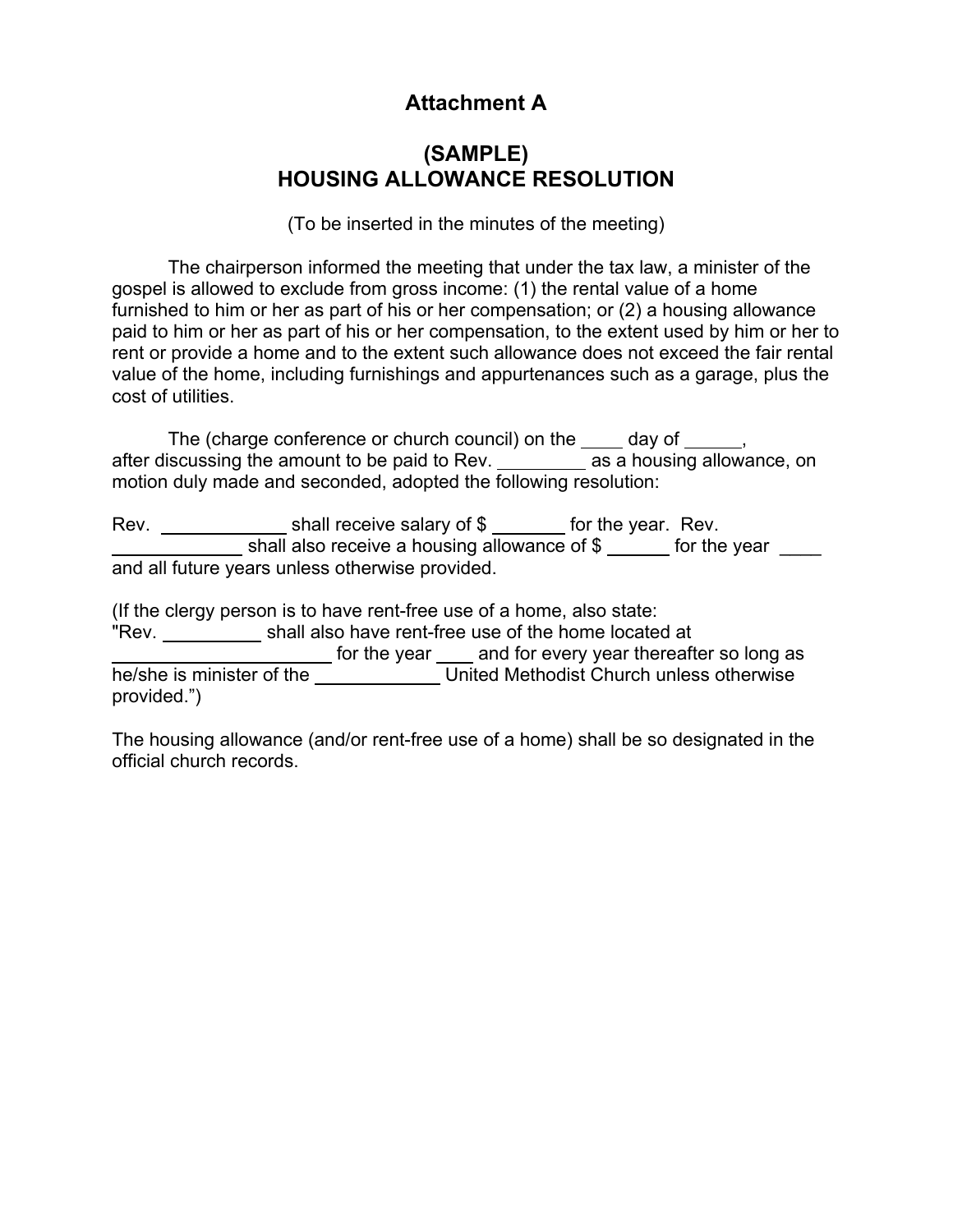## **Attachment B**

## **(SAMPLE) HOUSING ALLOWANCE NOTIFICATION BY THE CHURCH**

Date

Dear : :

 This is to notify you of the action taken establishing your housing allowance at a meeting held on \_\_\_\_\_\_\_\_\_\_\_\_\_\_\_\_\_\_. A copy of the Resolution is attached.

 Under Section 107 of the Internal Revenue Code, a minister of the gospel is allowed to exclude from gross income (1) the rental value of a home furnished to him or her as part of his or her compensation; or (2) a housing allowance paid to him or her as part of his or her compensation, to the extent used by him or her to rent or provide a home and to the extent such allowance does not exceed the fair rental value of the home, including furnishings and appurtenances such as a garage, plus the cost of utilities.

 You should keep an accurate record of your expenditures to rent or provide a home in order to be able to substantiate any amounts excluded from gross income when filing your federal income tax return. In the event of an audit, clergy receiving a housing allowance will have the responsibility of substantiating the use of such funds. Also, remember that the housing allowance (including the fair rental value of a provided parsonage) must be included as part of your earnings for self-employment tax purposes.

Sincerely yours,

**Title The Community of Community Community** 

Attachment